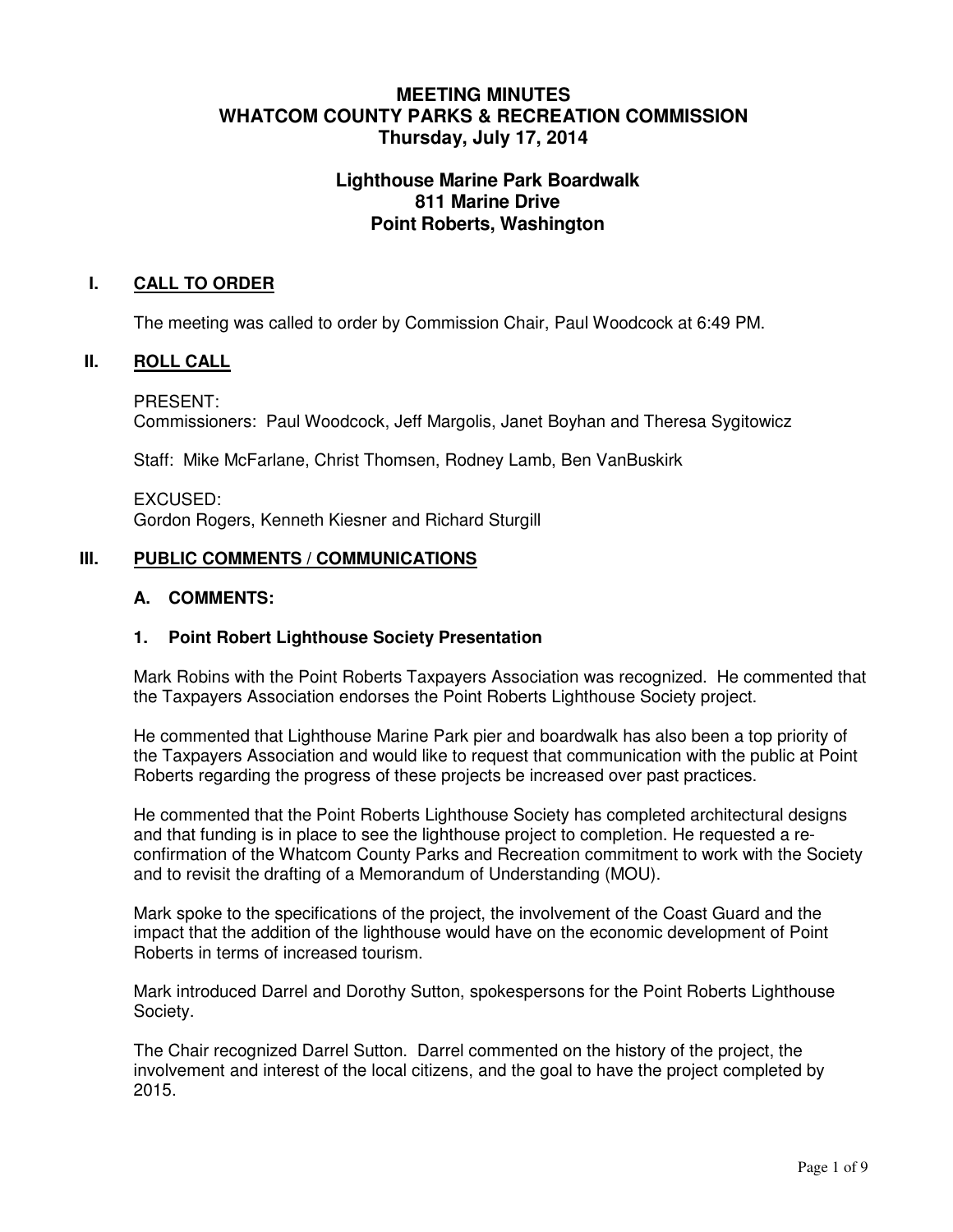He stated that it is the intent of the Society to raise the funds required to construct a facility that would house a public meeting venue, an ADA restroom and a U.S. Coast Guard approved navigational light and that when the structure is complete gift it to Whatcom County.

The Society provided a power point presentation regarding the construction timeline, the structural specifications and proposed use of the facility. They also provided a portable model of the proposed facility for Commission members to view.

The Society opened the floor for questions. There was further discussion on the use of the facility, project funding plans and Whatcom County's role in the project.

Mike McFarlane discussed that ultimately the County Council will have final project approval but that he is open to discuss the MOU conditions.

The Society thanked the Commission for the time to make their presentation.

#### **B. COMMUNICATIONS:**

#### **1. Special Event Email Request: Bruce Burpee, Event Director, Silver Lake Outdoor Festival**

Mike McFarlane shared an email communication from Mr. Burpee regarding their request to hold a special event in early October, 2014. The event is titled, Silver Lake Outdoor Festival and will consist of a foot and bicycle race followed by a social gathering after the races to include a beer garden.

Mr. Burpee has requesting consideration for the use of Silver Lake Park at a reduced fee and to amend the bicycle course to run through the campgrounds.

Mike discussed that in his email, Mr. Burpee refers to a pricing policy from the 2008 Comprehensive Plan as support for the reduced fees. Mike explained that this policy was presented as a potential alternative pricing strategy in the 2008 Comprehensive Parks, Recreation and Open Space Plan but that it was never adopted. He explained that rates and fees are set by Whatcom County Council and that the Parks and Recreation Department does not have the ability to waive or reduce fees

Mike commented that last year's event was run on a trial basis and negative comments were received from regular campers about the noise and disruption to their camping experience. Mike discussed that this raises questions regarding special events in our parks, such as how many events are appropriate in the park and whether or not the event activities are compatible with the park.

Commissioners discussed that a request from campers for a refund because of noise would be understandable, that one of the main reason to stay in the park is for the peace and quiet that it provides.

Mike informed the Commission that this year's event date was approved earlier by the previous Operations Manager. He stated that proposed changes to the course proposed by Mr. Burpee using existing trails and campground roads were required as this would provide a safer course, void of fire rings, electrical boxes and water spigots and would be less disruptive to campers Some of the course changes were rejected by Mr. Burbee.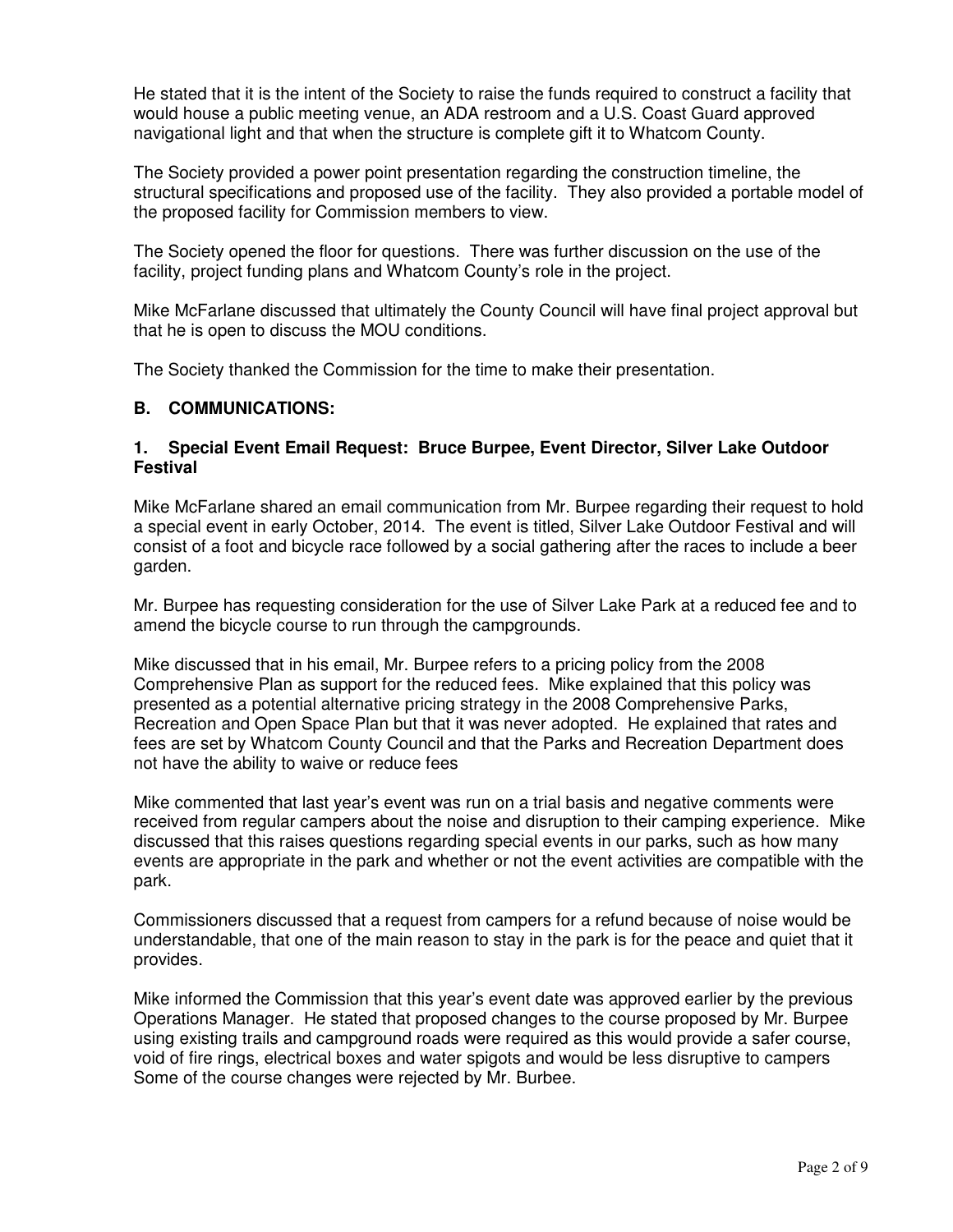Other suggested changes were to move the event date from early October to late October or early November when the camping population is down but due to date commitments made by the previous employee, this could not be accomplished.

The question was asked if there is another venue that could be better suitable for the event. Christ stated that Mr. Burbee did explore alternative venues and decided that Silver Lake Park was the most appropriate venue for the event.

Christ stated that concerns have been expressed to Mr. Burbee that that the event may not be a compatible use of the park but it is felt that under the circumstances the best possible arrangements have been made for this year's race. He discussed that one of the requirements for the event was to require Mr. Burbee to rent the campgrounds along the portion of the park road system that is being used for the race route. This equates to renting Loops 2 and 3. This will offset the loss of revenue from campers that will not rent during the event.

The deadline for Mr. Burpee to accept the conditions of and pay for the event is the end of month. If he accepts the conditions and pays no further action will be required for this year's event. If he does not and requests input from the Commission it will be placed on the Agenda for the month following his request.

## **IV. COMMISSIONER COMMENTS**

There were no general comments.

## **V. AGENDA**

## **A. AGENDA APPROVAL**

**MOTION:** It was moved by Theresa Sygitowicz, seconded by Janet Boyhan and passed unanimously to approve the July 17, 2014 Agenda as written.

## **VI. MINUTES**

## **A. MAY 16, 2014 MINUTES APPROVAL**

**MOTION:** It was moved by Theresa Sygitowicz, seconded by Jeff Margolis and passed unanimously to approve the second draft of the May 15, 2014 Minutes as written.

## **B. JUNE 19, 2014 MINUTES APPROVAL**

**MOTION:** It was moved by Theresa Sygitowicz, seconded by Janet Boyhan and passed unanimously to approve the June 19, 2014 Minutes as written

## **VII. STAFF REPORTS**

#### **A. DIRECTOR'S REPORT – MIKE MCFARLANE**

**1. 2015 – 2016 Budget –** The executive has shared that the County's revenues remain relatively flat. For the next three years the expectation is that there won't be approval for any substantial budget increases and that any increase in department budget will need to be accompanied by new or outside revenues sources. For the Park's Department outside revenue sources could include the Conservation Futures Fund, donations, fees and the Park's Special Revenue fund.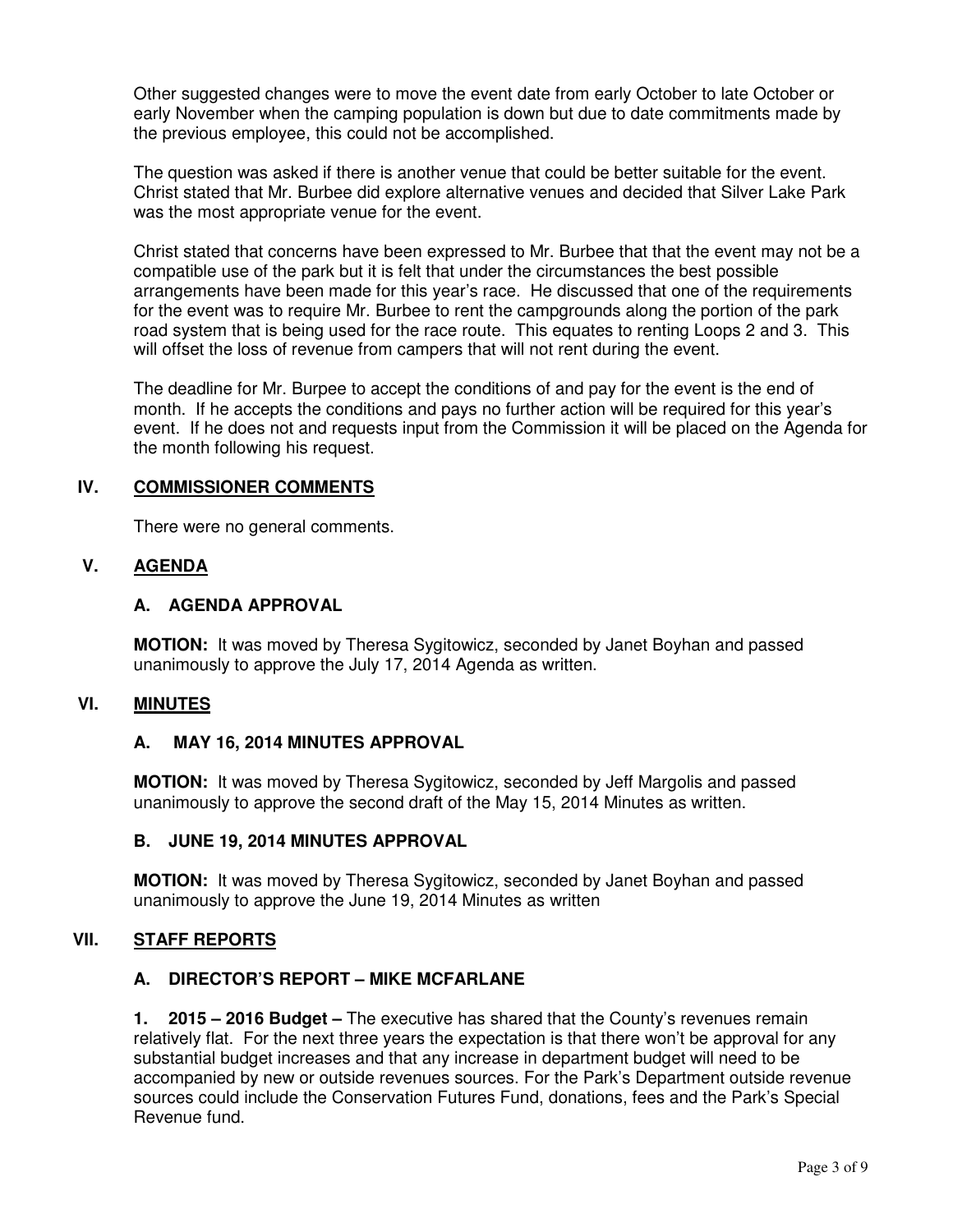Mike stated that the financial horizon is showing modest growth but that it is currently very stagnant for the next budget cycle and that expectations for use of the General Fund should be kept low.

Budget will be submitted for input within the next two weeks.

# **B. OPERATIONS REPORT – CHRIST THOMSEN**

#### **1. Staffing:**

**a. Silver Lake Park Ranger Position –** The new Ranger's first day on the job was July  $7<sup>th</sup>$ . Christ stated that all indications show that this will be a good fit.

The renovations to the Silver Lake Park apartment have been completed and it has been rented to the Silver Lake Park Ranger and his family.

Christ will email before and after pictures of the renovation for Commission's interest.

**ACTION:** Christ to email before and after pictures of the silver lake park apartment renovation to commission members.

#### **2. Projects**

**a. Hertz Trail –** Two bridges are being replaced on the Hertz trail this year. One bridge has been completed and the second bridge has been removed, the super structure set in place and should be completed in the next three weeks.

As a result of the work that has been done on this trail the Park's Department has received a \$7,000.00 donation to be applied to continued park improvement efforts. This donation has been deposited in the Parks Special Revenue Fund.

**b. Wilkinson Rental –** The maintenance crew is on schedule with the demolition of this structure.

The estimates for asbestos removal have been received, an agency has been selected and the work completed in August.

It is the plan to complete the project prior to the watershed window closing.

**c. Bay to Baker Culvert Repair Update –** Christ recently called to check the status of the permit for this project and is waiting for a reply. He will provide updates for Commission members as received.

#### **3. Incidents**

**a. Employee Injury –** An employee sustained a minor injury to their finger. The incident has been reported and resolved.

**b.** One minor motor vehicle accident and one minor visitor injury – Both incident were reported and required no further action from the Department.

## **C. DESIGN & DEVELOPMENT REPORT – ROD LAMB**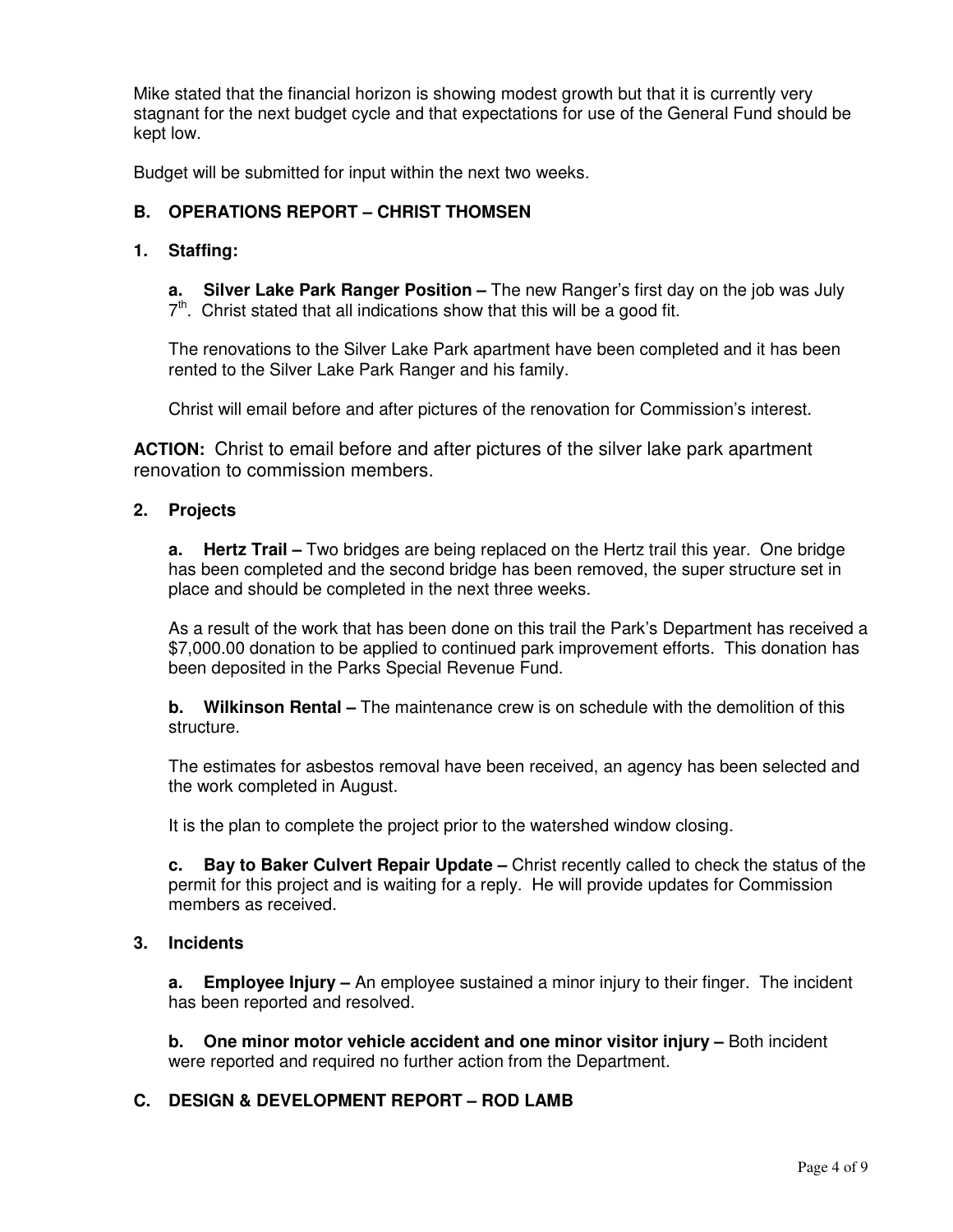**1. Lighthouse Marine Park Dock Renovation –** The engineer's calculations and shop drawings have been reviewed and there were a few comments and questions for the manufacturer. A new set of calculations and shop drawing are expected to be received for review later this month.

Pile driving is scheduled for September, 2014.

**2. Hovander Picnic Shelter Driveway Relocation –** The project was approved by Planning and Development Services (PDS) and the permit has been issued.

Three bids have been received and the low bid was submitted by Whatcom Builders for an amount of \$30,163.00. A budget supplemental has been submitted to Council for consideration.

Once the budget supplemental has been approved a contract will be drafted for Executive approval and once approved, work will begin. It is anticipated that the project will be completed in approximately two weeks.

Rod provided a map of the proposed route and specifications of the road for Commission review.

**3. South Fork Park –** The critical areas and geotechnical investigation field work has been completed and a final findings report is expected by end of month.

The topographical survey work will be completed this week with a report following.

Preliminary engineering on the trail head will commence once all reports have been received and reviewed.

**4. Nesset Farm Building Restoration –** Bid packages for the foundation repairs are being drafted. The package is pending the engineer's technical specifications. Rod is drafting the scope of work and contract.

**5. Silver Lake Park Road and Electrical Improvements –** The Request for Qualification has been released to electrical and civil engineering firms. Five proposals were received and staff is in the process of reviewing and evaluating them.

**6. Reconveyance Planning –** Efforts continue on inventory and mapping. Additional field work was completed on the tower sites and information was received from Department of Natural Resources (DNR) on orphaned and abandoned roads. This information is being reviewed and will be used to identify possible trail connections within the trail system.

# **VIII. UNFINISHED BUSINESS**

**A. Parks & Recreation Commission General Business Rules –** Mike provided a draft for final review of the General Business Rules/Whatcom County Parks and Recreation Commission.

He stated that he had not received any comments or requests for changes to date and asked if there were any this evening. There were none.

**MOTION:** It was moved by Theresa Sygitowicz, seconded by Janet Boyhan and passed unanimously to adopt the 06/19/14 draft of the Parks & Recreation Commission General Business Rules

**B.** Lake Whatcom Reconveyance Planning – Mike stated that the initial Planning Meeting included a briefing on the planning process and a request for public comments.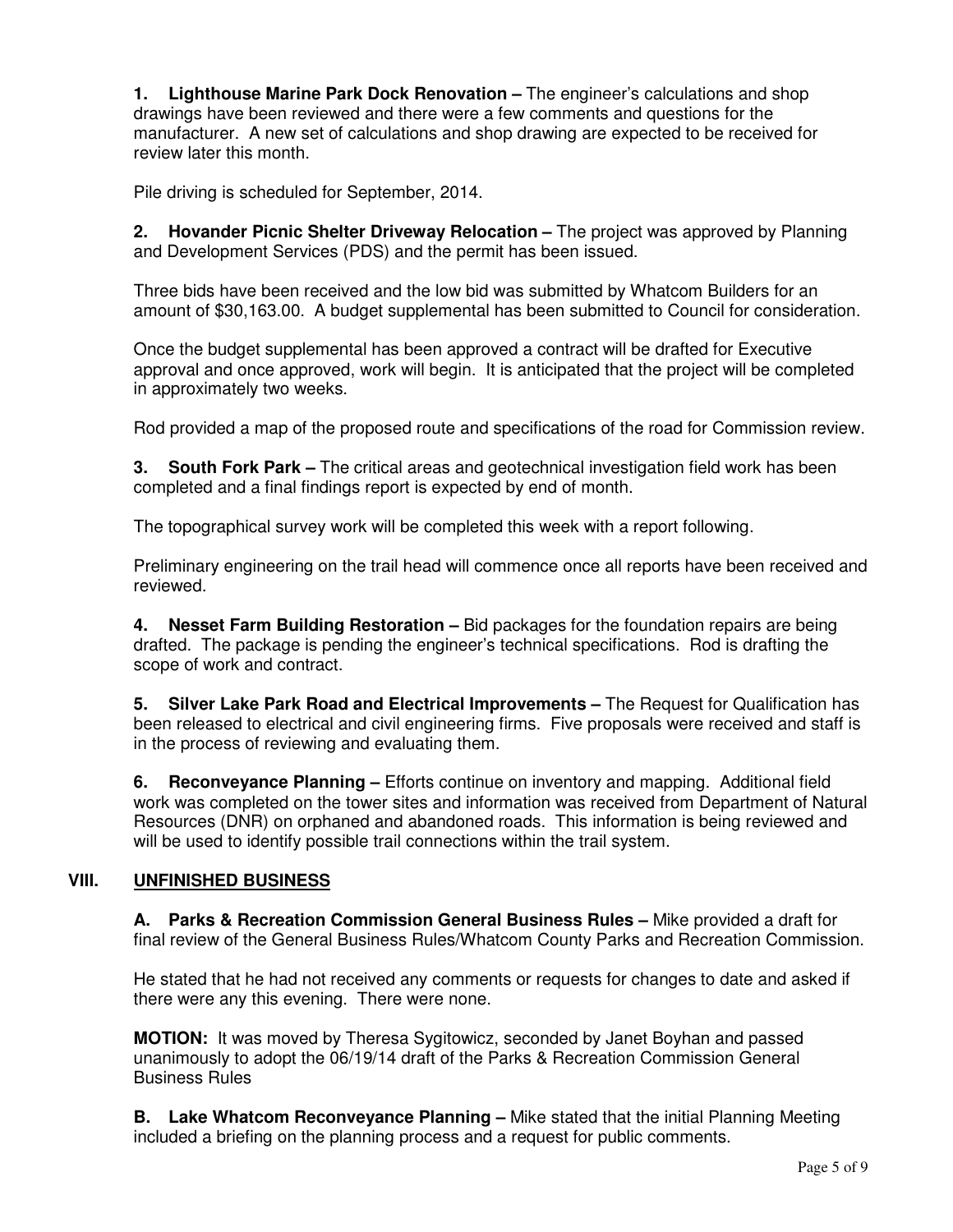There were over 100 participants at the meeting. Public comments received at the meeting and subsequent emails were compiled into one document that Mike provided to the Commission members for their review. This information is also available on the Whatcom County Parks and Recreations web site.

Mike discussed the four categories for public comment; Natural Resources, Recreation, Management Issues and Other. He explained that as part of the process the public comments will be used to help draft the conceptual plans.

He pointed out that a major recurring concern is the water quality of Lake Whatcom. As a result, during the initial phase a part of the focus will be to look at high, medium and low levels of recreation and its impact on water quality.

Mike explained that because of staff involvement in the current budget planning process, the meetings have been tabled for this summer but will resume after August, and continue until the process is complete.

Theresa asked if it would be advisable to consider hunting season when scheduling the fall meetings.

Jeff asked if there was any action required from the Commission at this time.

Mike asked if the Commission could review the public comments and concerns to be familiar with them and to compile any other ideas, comments or suggestions for discussion at the next Commission Meeting. Any comments, etc., can also be emailed to him prior to the meeting.

At a later meeting staff will present various proposals based on the comments received at the first meeting, receive feedback on the proposals to both confirm that the vision is correct and be able to begin expanding or changing the proposals based on that feedback.

Janet asked Mike if he would comment on his general opinion of the comments on the whole.

Mike stated that the comments provided a lot of good information on the public wishes for the park. The comments were broad ranged, from keep everyone out, to open it free-for-all. The one surprise was the interest in winter sports on Stewart Mountain.

Mike discussed that the meetings will continue to address issues and concern and clear up what services are in place, such as fire protection and to determine what is still needs to be considered. These are issues and questions that will be raised and discussed during the process.

Jeff asked that because the recurring concern seems to be protecting the water quality, what responsibility does the Department have in protecting the water quality and how will that be achieved.

Christ explained that these are some of the considerations that were addressed when writing the job description for the new area park ranger position. This will allow staff to manage park activities that could negatively impact water quality. These management duties will include monitoring the trails systems, being informed on the regulations that apply to the water shed and best management practices in protecting water quality. The goal is to insure that the Department's staff is being good stewards of the water quality.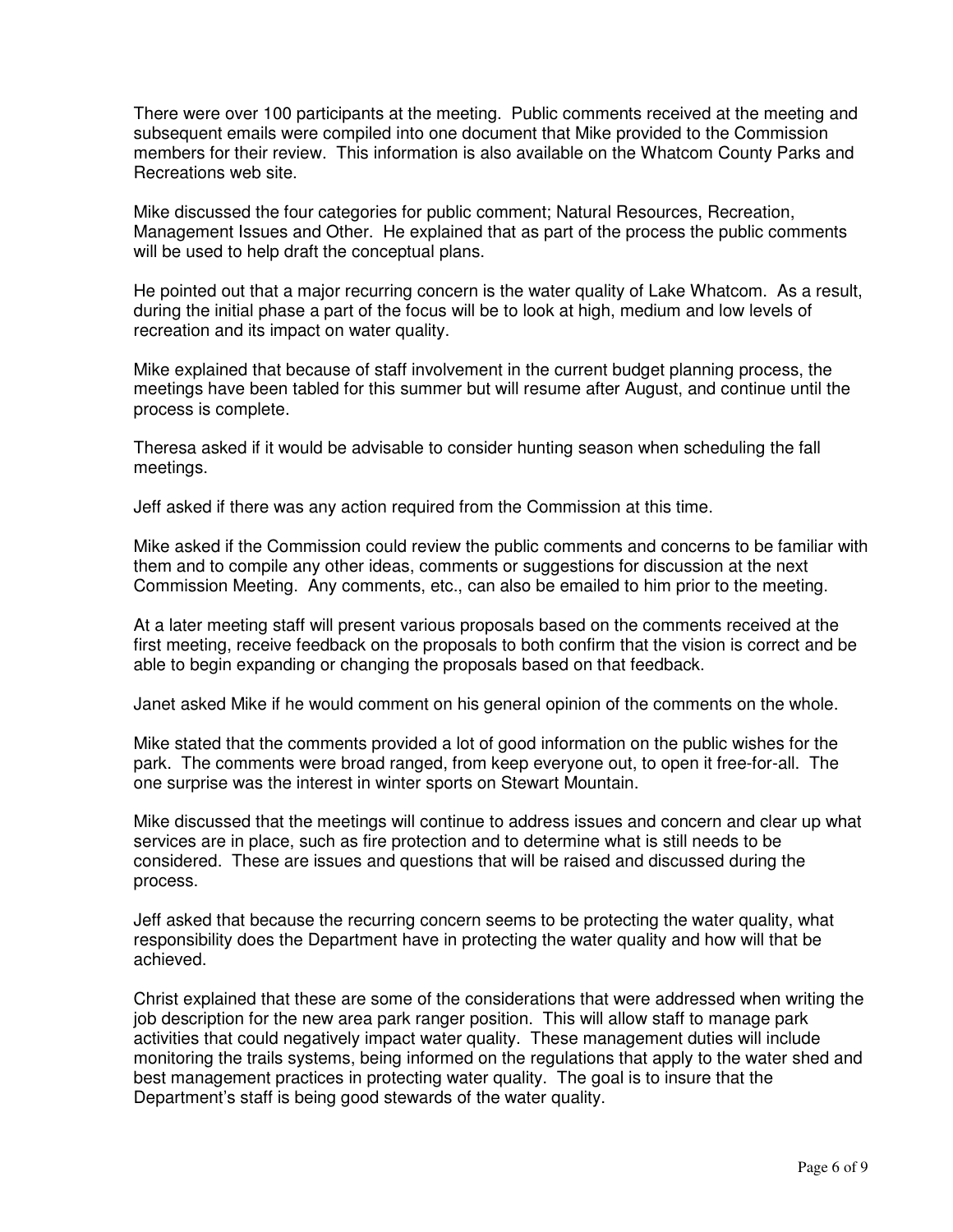The Department will also partner with agencies that have a shared responsibility to make sure efforts are not being duplicated and to become familiar with their role in water quality protection. An example would be the City of Bellingham's efforts to form a forest management plan for the area and the work that they have done to contract for a plan.

Mike explained that the Department will act as a land manager of the areas that fall under our jurisdiction and authority. In addition, County Council has made water a priority and can task other County departments that have an enforcement responsibility.

There was some discussion on allocation of funds between local government entities in terms of procuring additional funds to accomplish shared interests. Mike said that this has not been discussed to date but that it may be something that could be considered in the future.

# **IX. NEW BUSINESS**

**A. TRAILS –** Jeff stated that his interest is the connection of the last portion of Lake Whatcom Trail to Canyon Lake. He asked if Mike could provide an update the Commission on the Department's efforts to make the connection.

Mike discussed that the last stretch is privately owned. He has been in touch with the owners in December, 2013 and each previous year to discuss the Department's continued interest. They have indicated that if they do decide to sell they would contact the Department. Relations remain cordial.

Mike pointed out that the area up above this property is an extremely fractured stratum and provides nothing to anchor to in order to construct a trail.

Various solutions have and are continuing to be explored as this is one of the Department's higher priorities.

The agenda topic of "Trails" was at the request of Richard Sturgill, Jeff Margolis and Gordon Rogers. Because Richard and Gordon could not make this meeting and they have areas that they would like to discuss, the topic can be placed on future agendas at their request.

## **B. "PRESERVING A WAY OF LIFE" A NATURAL HERITAGE PLAN FOR WHATCOM**

**COUNTY –** At the June meeting Mike was asked by Planning and Development Services to present "Preserving A Way of Life": A Natural Heritage Plan for Whatcom County for Commission review and provide a recommendation on whether or not to recommend removal of this document as a reference in the County Comprehensive Plan.

It was discussed that because this document was approved by Whatcom County Council, and it contains many good goals and policies and that it is a citizen driven document it should be retained as part of the County's Comprehensive Plan.

Theresa stated that even though the document needs to be updated, this is a County Council approved document and that the Whatcom County Parks and Recreation Commission should not be offering a recommendation on whether to retain or remove it from the County's Comprehensive Plan.

Paul Woodcock called for a motion.

**MOTION:** It was moved by Janet Boyhan, seconded by Jeff Margolis to recommend retaining the document "Preserving A Way of Life": A Natural Heritage Plan for Whatcom County as part of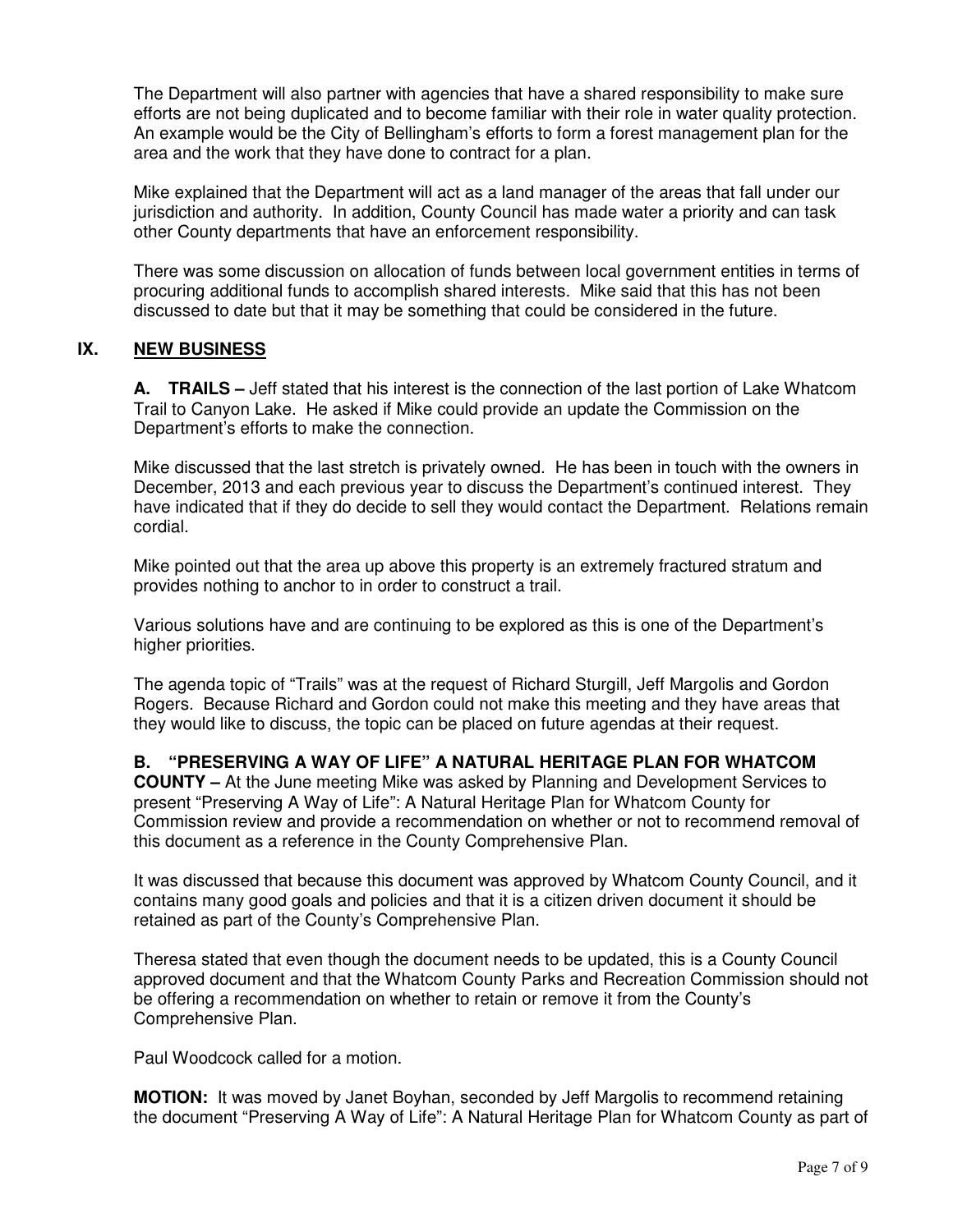the County's Comprehensive Plan. The motion passed with the following vote: 3 Yeas, 0 Nays and 1 abstention. Theresa Sygitowicz abstained for the above noted reasons.

**C. 2015 – 2016 BUDGET –** Mike stated that because there was a delay in getting the budget documents to the Departments staff are about 2 days behind the expected progress. As a result he does not have many comments at the time.

He provided a copy of the Department's rates and fees sheet and the County's Unified Fee Schedule (UFS). He asked if the Commission would review the documents and if there are any comments or questions to please relay them to him as soon as possible.

Department staff has reviewed fees and charges from a departmental stand point. Mike discussed the changes that are being proposed and the justification for the changes.

He discussed the Department's revenues are remaining relatively stable, with anticipated slight increase of approximately \$20-30,000 annually.

There is currently a request for additional funding for the Senior Centers to cover increased costs in the parking lot and phone system.

New expenses included costs for Lake Whatcom Lands with funding provided from the Park's Special Revenue.

There is also an increase in seasonal hours being requested for South Fork Park.

The Whatcom Volunteer Center recently informed the County that as of the end of the year they will no longer cover liability insurance expenses. This will create a burden for the Department because these costs will now come out of the Department budget. The Department will request a budget increase to recover these costs.

Capital projects have been submitted and will be reviewed as part of the budget process with the County Executive and County Council during the regular budget process.

It was discussed that the overall approach to the budget was to not increase our rates on public fees but to recover the increase in Department expenses for commercial and special events. This is because these events mostly benefit the event coordinators and private promoters as opposed to the general public and require greater efforts and cost from the department.

In general, the budget will remain relatively the same as it has for the past two budget cycles.

It is the Department's goal to have the Executive's budget available for review by the Commission in October.

## **X. ANNOUNCEMENTS**

## **A. AUGUST MEETING DATE, TIME AND LOCATION**

The meeting date is August 21, 2014. There will be a tour of Lookout Mountain prior to the meeting. The tour rendezvous location and times and meeting location and times will be determined and shared at a later date.

**B. PRELIMINARY DRAFT – LEVELS OF SERVICE (LOS) –** Mike provided the preliminary draft chapter of the Six-Year CIP-LOS that is being proposed by Planning and Development